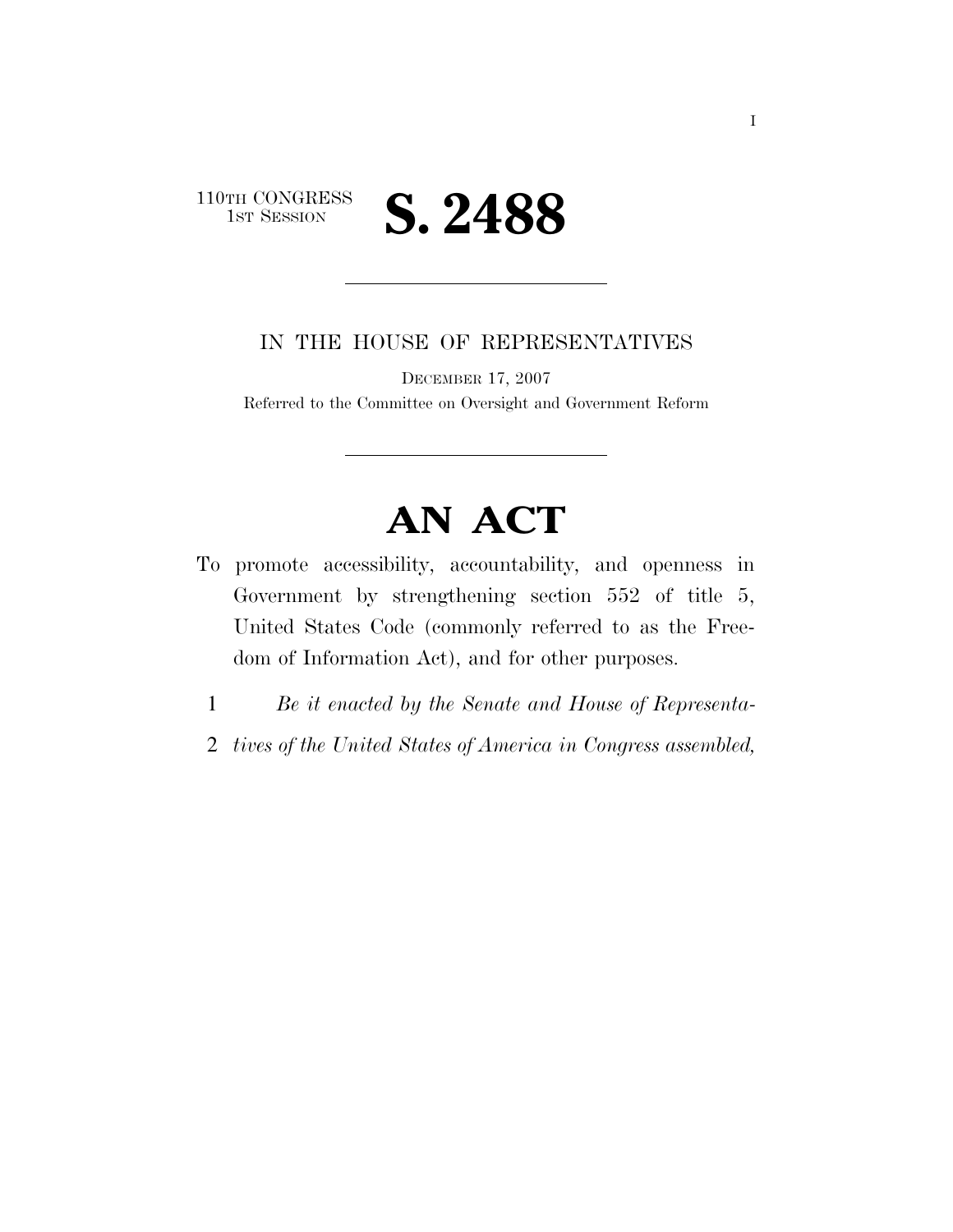#### **SECTION 1. SHORT TITLE.**

 This Act may be cited as the ''Openness Promotes Effectiveness in our National Government Act of 2007'' or the ''OPEN Government Act of 2007''.

#### **SEC. 2. FINDINGS.**

| 6  | Congress finds that—                                |
|----|-----------------------------------------------------|
| 7  | (1) the Freedom of Information Act was signed       |
| 8  | into law on July 4, 1966, because the American peo- |
| 9  | ple believe that—                                   |
| 10 | (A) our constitutional democracy, our sys-          |
| 11 | tem of self-government, and our commitment to       |
| 12 | popular sovereignty depends upon the consent        |
| 13 | of the governed;                                    |
| 14 | (B) such consent is not meaningful unless           |
| 15 | it is informed consent; and                         |
| 16 | (C) as Justice Black noted in his concur-           |
| 17 | ring opinion in Barr v. Matteo (360 U.S. 564        |
| 18 | $(1959)$ , "The effective functioning of a free     |
| 19 | government like ours depends largely on the         |
| 20 | force of an informed public opinion. This calls     |
| 21 | for the widest possible understanding of the        |
| 22 | quality of government service rendered by all       |
| 23 | elective or appointed public officials or employ-   |
| 24 | $ees.'$ ;                                           |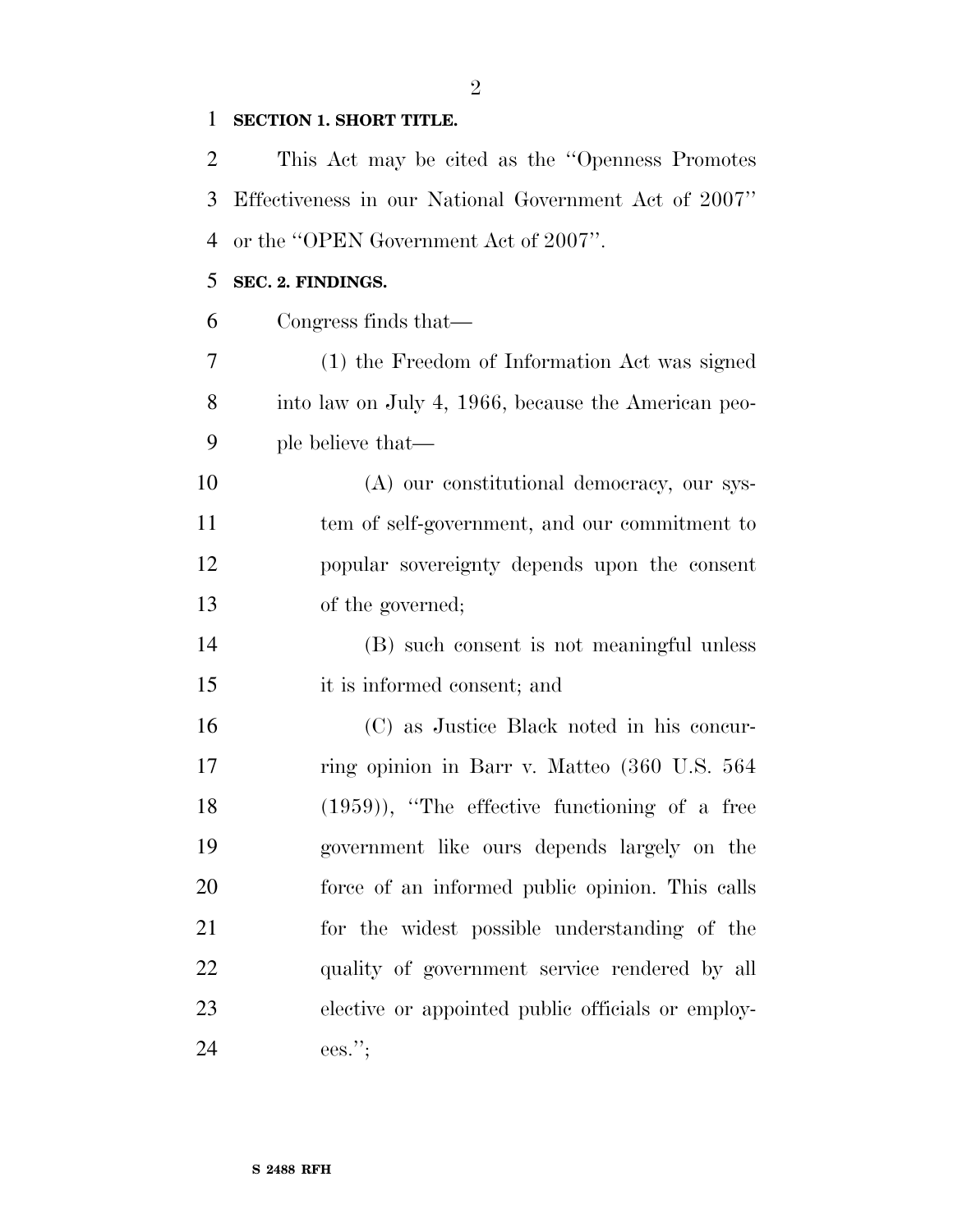| $\mathbf{1}$   | (2) the American people firmly believe that our          |
|----------------|----------------------------------------------------------|
| $\overline{2}$ | system of government must itself be governed by a        |
| 3              | presumption of openness;                                 |
| $\overline{4}$ | (3) the Freedom of Information Act establishes           |
| 5              | a "strong presumption in favor of disclosure" as         |
| 6              | noted by the United States Supreme Court in              |
| 7              | United States Department of State v. Ray (502 U.S.       |
| 8              | $164$ $(1991)$ , a presumption that applies to all agen- |
| 9              | cies governed by that Act;                               |
| 10             | $(4)$ "disclosure, not secrecy, is the dominant ob-      |
| 11             | jective of the Act," as noted by the United States       |
| 12             | Supreme Court in Department of Air Force v. Rose         |
| 13             | $(425 \text{ U.S. } 352 \text{ (}1976))$ ;               |
| 14             | (5) in practice, the Freedom of Information Act          |
| 15             | has not always lived up to the ideals of that Act; and   |
| 16             | (6) Congress should regularly review section             |
| 17             | 552 of title 5, United States Code (commonly re-         |
| 18             | ferred to as the Freedom of Information Act), in         |
| 19             | order to determine whether further changes and im-       |
| 20             | provements are necessary to ensure that the Govern-      |
| 21             | ment remains open and accessible to the American         |
| 22             | people and is always based not upon the "need to"        |
| 23             | know" but upon the fundamental "right to know".          |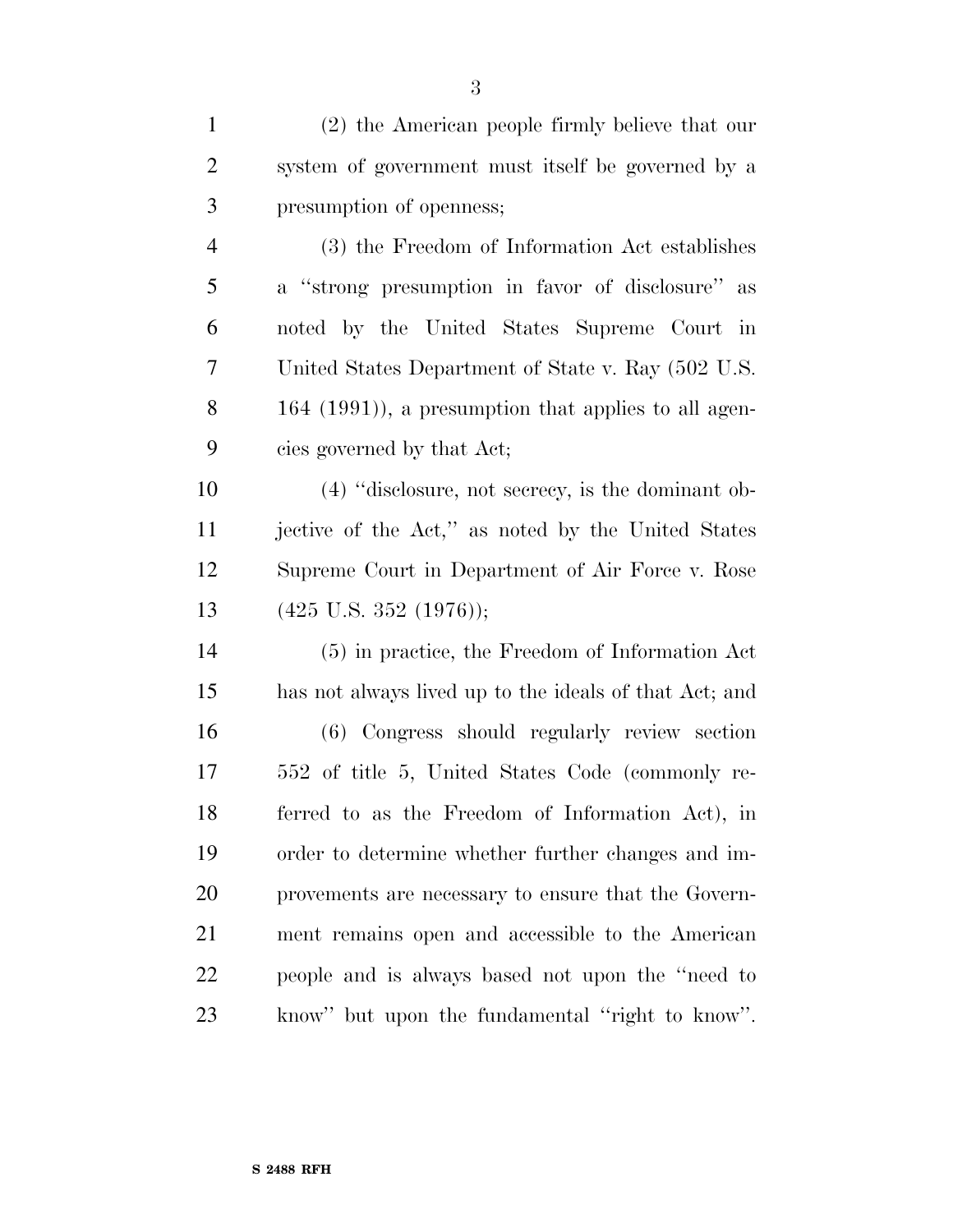#### **SEC. 3. PROTECTION OF FEE STATUS FOR NEWS MEDIA.**

2 Section  $552(a)(4)(A)(ii)$  of title 5, United States Code, is amended by adding at the end the following:

**S 2488 RFH** ''In this clause, the term 'a representative of the news media' means any person or entity that gathers informa- tion of potential interest to a segment of the public, uses its editorial skills to turn the raw materials into a distinct work, and distributes that work to an audience. In this clause, the term 'news' means information that is about current events or that would be of current interest to the public. Examples of news-media entities are television or radio stations broadcasting to the public at large and pub- lishers of periodicals (but only if such entities qualify as disseminators of 'news') who make their products available for purchase by or subscription by or free distribution to the general public. These examples are not all-inclusive. Moreover, as methods of news delivery evolve (for example, the adoption of the electronic dissemination of newspapers through telecommunications services), such alternative media shall be considered to be news-media entities. A freelance journalist shall be regarded as working for a news-media entity if the journalist can demonstrate a solid basis for expecting publication through that entity, wheth- er or not the journalist is actually employed by the entity. A publication contract would present a solid basis for such an expectation; the Government may also consider the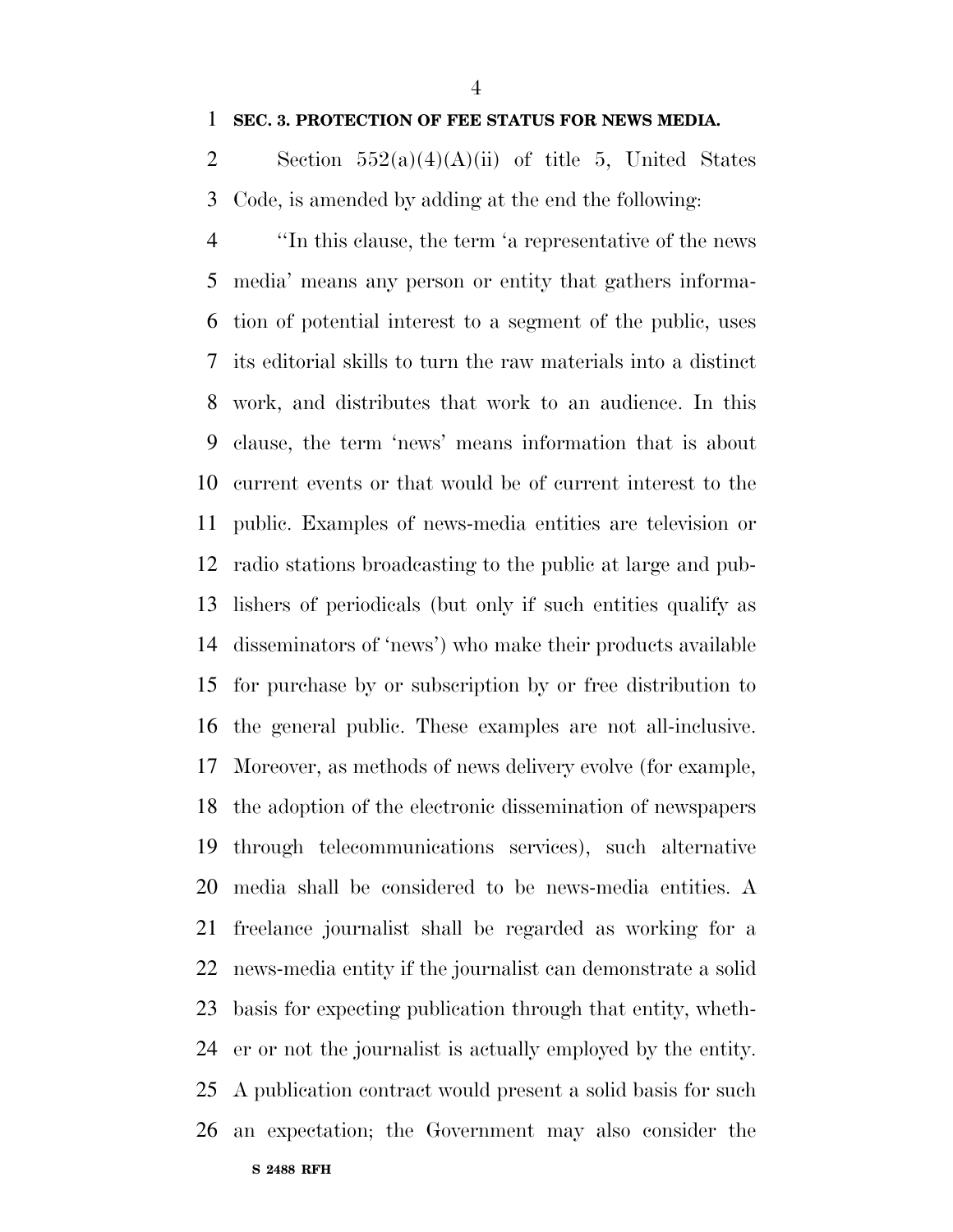past publication record of the requester in making such a determination.''.

### **SEC. 4. RECOVERY OF ATTORNEY FEES AND LITIGATION COSTS.**

5 (a) IN GENERAL.—Section  $552(a)(4)(E)$  of title 5, United States Code, is amended—

7 (1) by inserting "(i)" after " $(E)$ "; and (2) by adding at the end the following: 9 "(ii) For purposes of this subpara- graph, a complainant has substantially prevailed if the complainant has obtained 12 relief through either— ''(I) a judicial order, or an enforceable written agreement or consent decree; or 15 "(II) a voluntary or unilateral change in position by the agency, if the complainant's claim is not insubstantial.''. (b) LIMITATION.—Notwithstanding section 1304 of title 31, United States Code, no amounts may be obligated or expended from the Claims and Judgment Fund of the United States Treasury to pay the costs resulting from 22 fees assessed under section  $552(a)(4)(E)$  of title 5, United States Code. Any such amounts shall be paid only from funds annually appropriated for any authorized purpose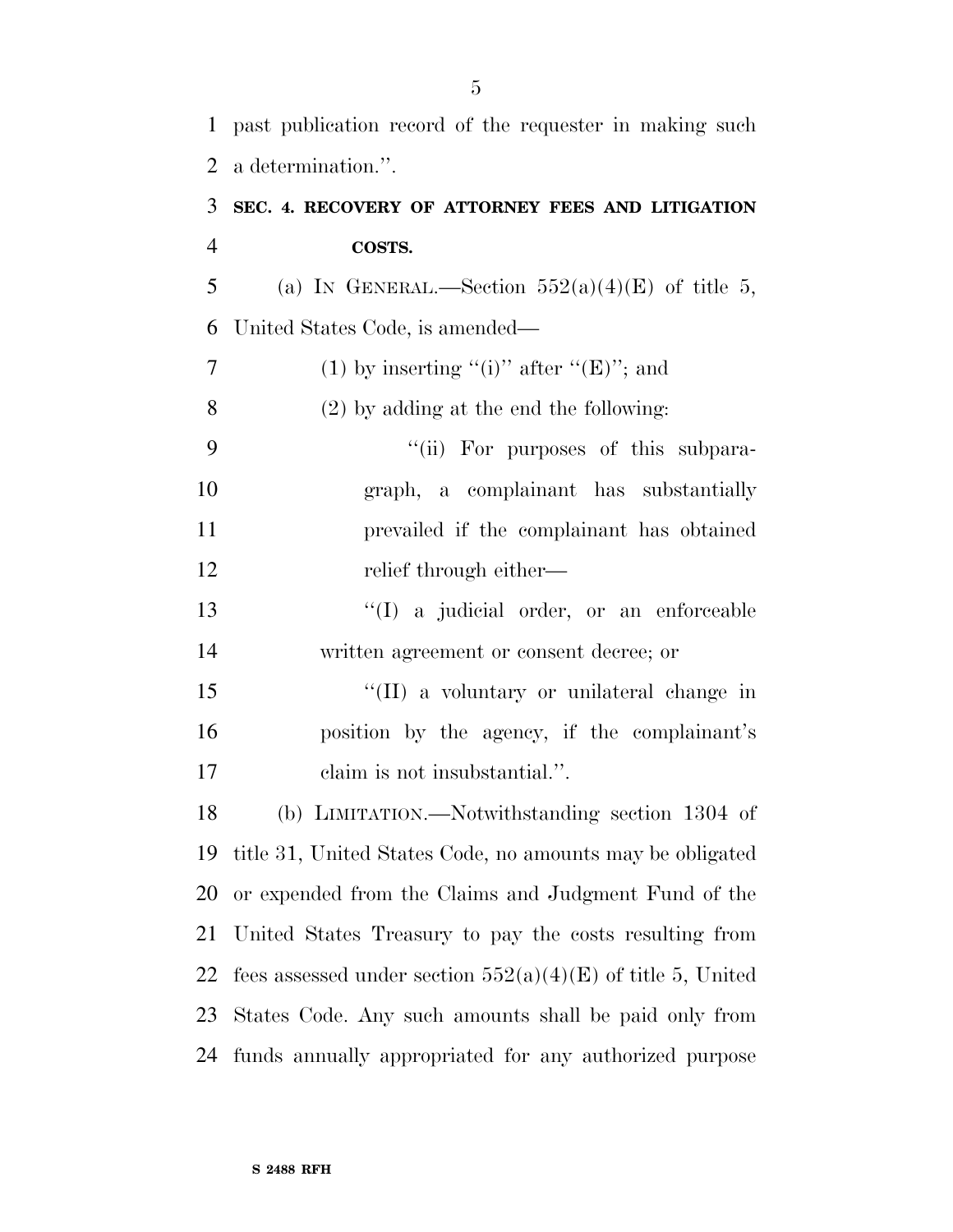for the Federal agency against which a claim or judgment has been rendered.

## **SEC. 5. DISCIPLINARY ACTIONS FOR ARBITRARY AND CA-PRICIOUS REJECTIONS OF REQUESTS.**

5 Section  $552(a)(4)(F)$  of title 5, United States Code, is amended—

7 (1) by inserting "(i)" after " $(F)$ "; and

(2) by adding at the end the following:

9 ''(ii) The Attorney General shall—

10  $\langle (I) \rangle$  notify the Special Counsel of each civil ac-11 tion described under the first sentence of clause (i); and

 ''(II) annually submit a report to Congress on the number of such civil actions in the preceding year.

 ''(iii) The Special Counsel shall annually submit a re- port to Congress on the actions taken by the Special Coun-sel under clause (i).''.

#### **SEC. 6. TIME LIMITS FOR AGENCIES TO ACT ON REQUESTS.**

(a) TIME LIMITS.—

21 (1) IN GENERAL.—Section  $552(a)(6)(A)$  of title 22 5, United States Code, is amended by inserting after clause (ii) the following:

 ''The 20-day period under clause (i) shall com-mence on the date on which the request is first re-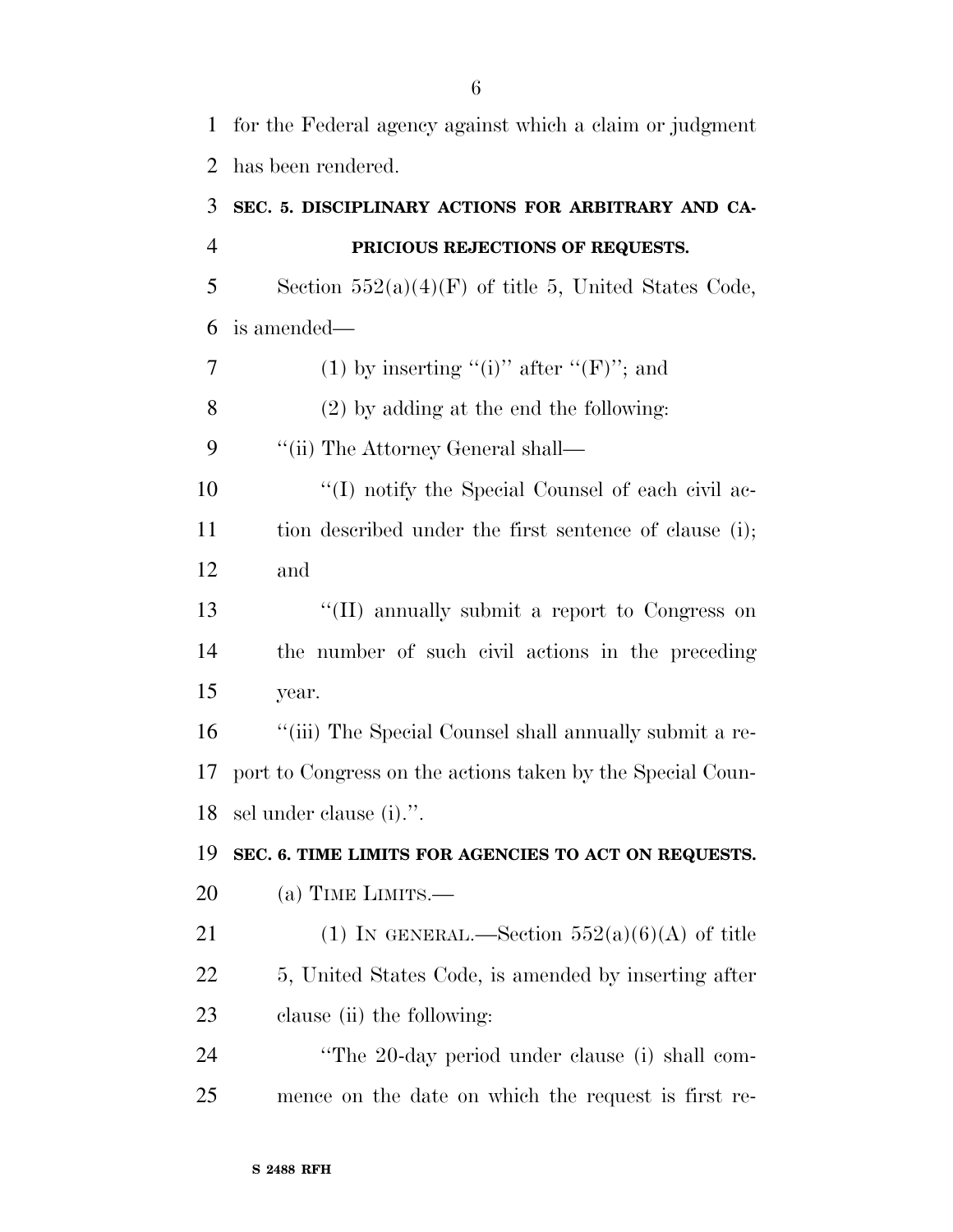| $\mathbf{1}$   | ceived by the appropriate component of the agency,     |
|----------------|--------------------------------------------------------|
| $\overline{2}$ | but in any event not later than ten days after the     |
| 3              | request is first received by any component of the      |
| $\overline{4}$ | agency that is designated in the agency's regulations  |
| 5              | under this section to receive requests under this sec- |
| 6              | tion. The 20-day period shall not be tolled by the     |
| $\tau$         | agency except—                                         |
| 8              | $\lq\lq$ that the agency may make one                  |
| 9              | request to the requester for information               |
| 10             | and toll the 20-day period while it is await-          |
| 11             | ing such information that it has reasonably            |
| 12             | requested from the requester under this                |
| 13             | section; or                                            |
| 14             | "(II) if necessary to clarify with the                 |
| 15             | requester issues regarding fee assessment.             |
| 16             | In either case, the agency's receipt of the            |
| 17             | requester's response to the agency's re-               |
| 18             | quest for information or clarification ends            |
| 19             | the tolling period.".                                  |
| 20             | (2) EFFECTIVE DATE.—The amendment made                 |
| 21             | by this subsection shall take effect 1 year after the  |
| 22             | date of enactment of this Act.                         |
| 23             | (b) COMPLIANCE WITH TIME LIMITS.—                      |
| 24             | $(1)$ In GENERAL.—                                     |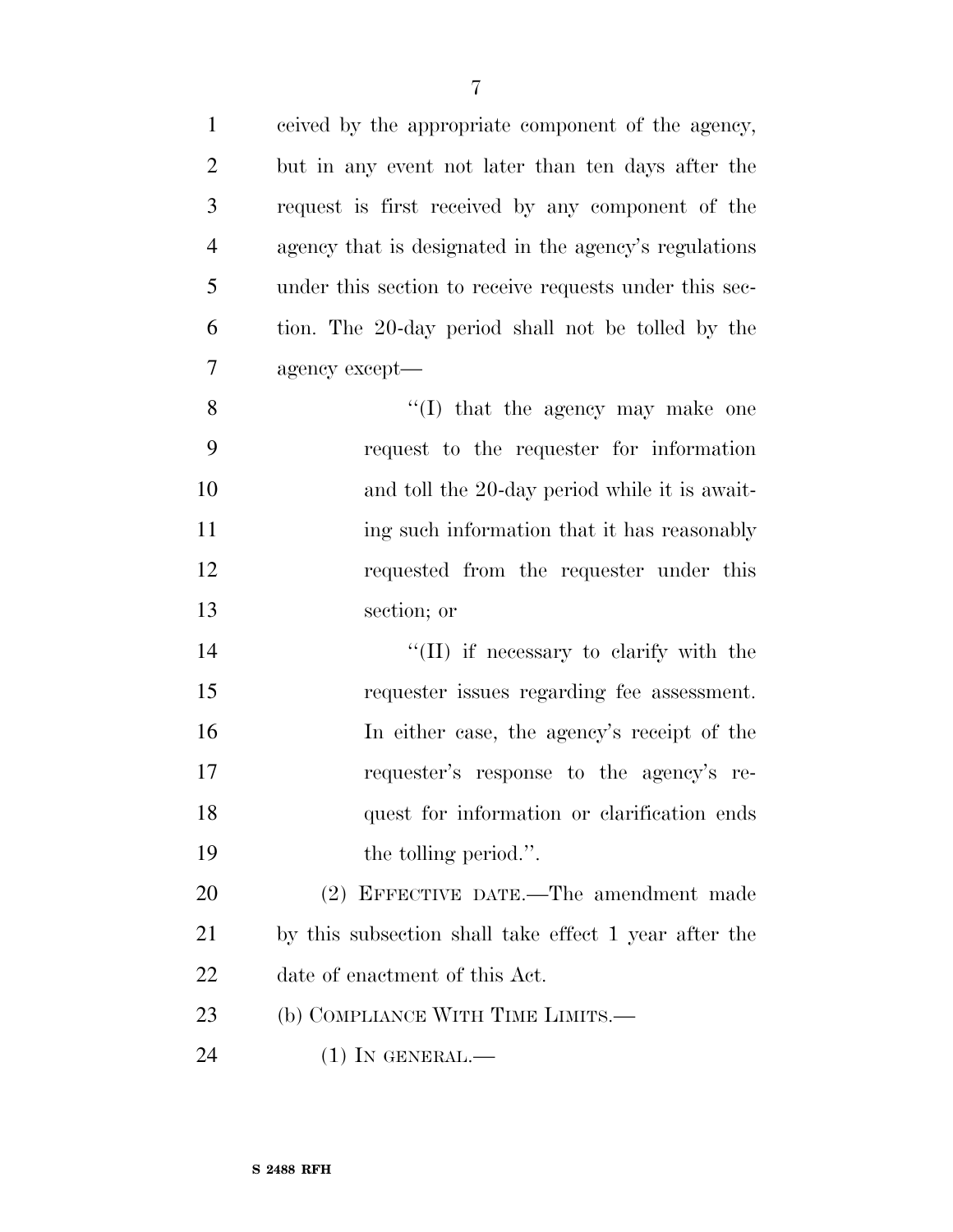| $\mathbf{1}$   | (A) SEARCH FEES.—Section $552(a)(4)(A)$         |
|----------------|-------------------------------------------------|
| 2              | of title 5, United States Code, is amended by   |
| 3              | adding at the end the following:                |
| $\overline{4}$ | "(viii) An agency shall not assess              |
| $\overline{5}$ | search fees (or in the case of a requester      |
| 6              | described under clause $(ii)(II)$ , duplication |
| 7              | fees) under this subparagraph if the agen-      |
| 8              | cy fails to comply with any time limit          |
| 9              | under paragraph $(6)$ , if no unusual or ex-    |
|                |                                                 |

 ceptional circumstances (as those terms are defined for purposes of paragraphs 12 (6)(B) and (C), respectively) apply to the processing of the request.''.

 (B) PUBLIC LIAISON.—Section  $552(a)(6)(B)(ii)$  of title 5, United States Code, is amended by inserting after the first sentence 17 the following: "To aid the requester, each agen- cy shall make available its FOIA Public Liai- son, who shall assist in the resolution of any disputes between the requester and the agen-21 cy.".

22 (2) EFFECTIVE DATE AND APPLICATION.—The amendment made by this subsection shall take effect 24 1 year after the date of enactment of this Act and apply to requests for information under section 552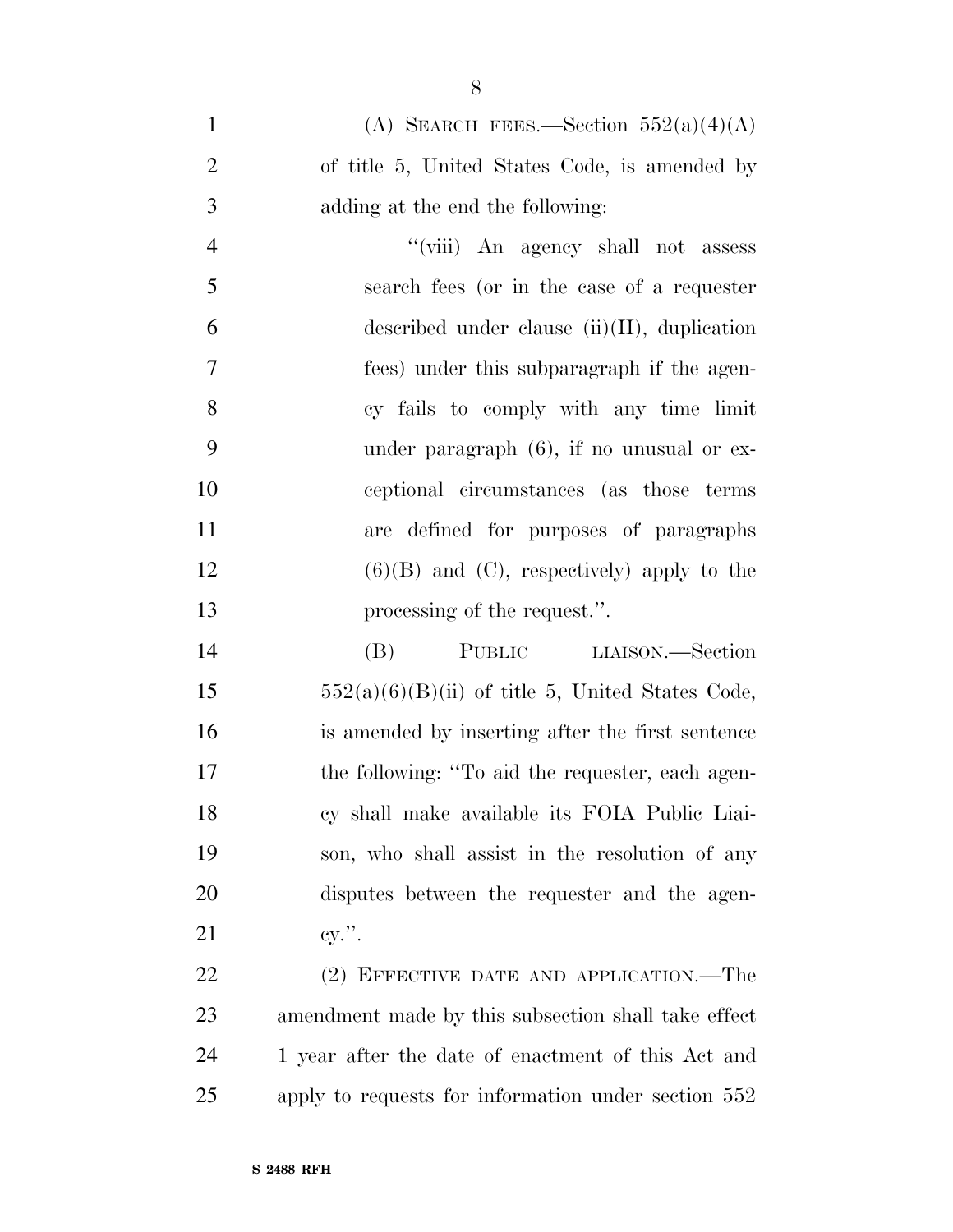of title 5, United States Code, filed on or after that effective date.

### **SEC. 7. INDIVIDUALIZED TRACKING NUMBERS FOR RE-QUESTS AND STATUS INFORMATION.**

 (a) IN GENERAL.—Section 552(a) of title 5, United States Code, is amended by adding at the end the fol-lowing:

8  $\cdot$  "(7) Each agency shall—

 ''(A) establish a system to assign an individual- ized tracking number for each request received that will take longer than ten days to process and provide to each person making a request the tracking num-ber assigned to the request; and

 ''(B) establish a telephone line or Internet serv- ice that provides information about the status of a request to the person making the request using the assigned tracking number, including—

18 ''(i) the date on which the agency origi-nally received the request; and

20  $\frac{1}{1}$  (ii) an estimated date on which the agen-21 cy will complete action on the request.".

 (b) EFFECTIVE DATE AND APPLICATION.—The amendment made by this section shall take effect 1 year after the date of enactment of this Act and apply to re-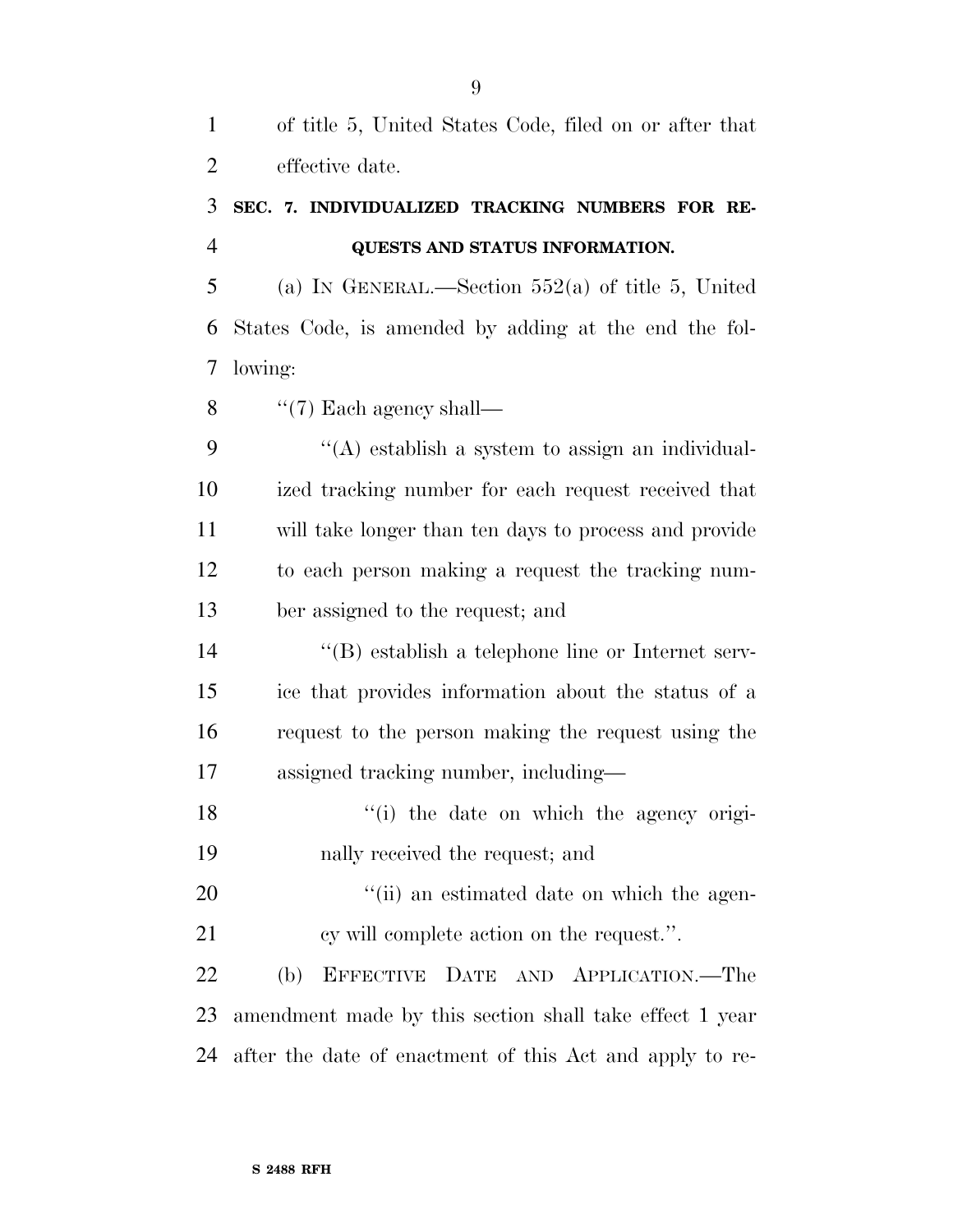| $\mathbf{1}$   | quests for information under section 552 of title 5, United |
|----------------|-------------------------------------------------------------|
| 2              | States Code, filed on or after that effective date.         |
| 3              | SEC. 8. REPORTING REQUIREMENTS.                             |
| $\overline{4}$ | (a) IN GENERAL.—Section $552(e)(1)$ of title 5,             |
| 5              | United States Code, is amended—                             |
| 6              | $(1)$ in subparagraph $(B)(ii)$ , by inserting after        |
| 7              | the first comma "the number of occasions on which           |
| 8              | each statute was relied upon,";                             |
| 9              | $(2)$ in subparagraph $(C)$ , by inserting "and av-         |
| 10             | erage" after "median";                                      |
| 11             | $(3)$ in subparagraph $(E)$ , by inserting before the       |
| 12             | semicolon ", based on the date on which the requests        |
| 13             | were received by the agency";                               |
| 14             | $(4)$ by redesignating subparagraphs $(F)$ and              |
| 15             | $(G)$ as subparagraphs $(N)$ and $(O)$ , respectively; and  |
| 16             | $(5)$ by inserting after subparagraph $(E)$ the fol-        |
| 17             | lowing:                                                     |
| 18             | $\lq\lq (F)$ the average number of days for the             |
| 19             | agency to respond to a request beginning on the             |
| 20             | date on which the request was received by the               |
| 21             | agency, the median number of days for the                   |
| 22             | agency to respond to such requests, and the                 |
| 23             | range in number of days for the agency to re-               |
| 24             | spond to such requests;                                     |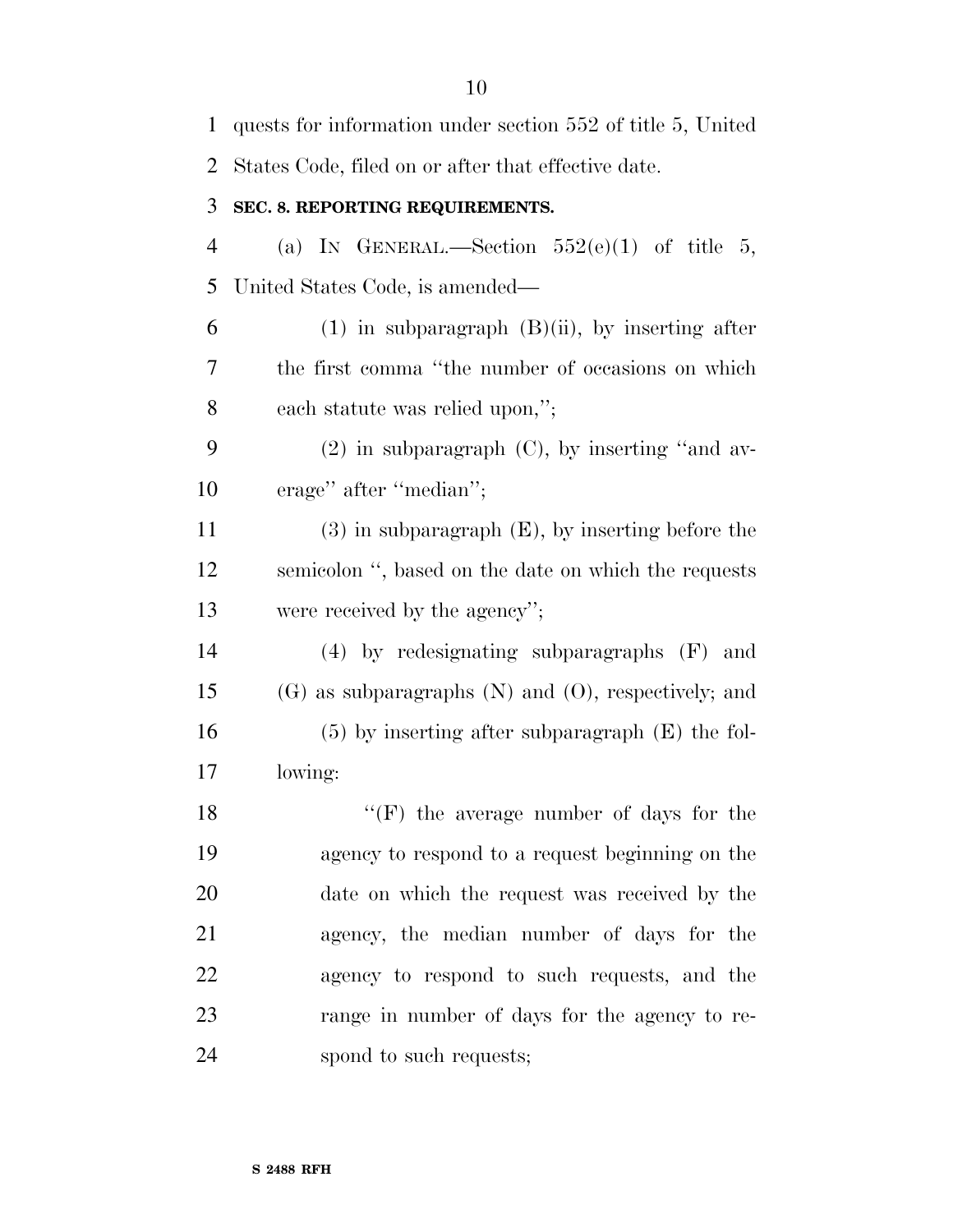| $\mathbf{1}$   | $\lq\lq(G)$ based on the number of business days |
|----------------|--------------------------------------------------|
| $\overline{2}$ | that have elapsed since each request was origi-  |
| 3              | nally received by the agency—                    |
| $\overline{4}$ | "(i) the number of requests for                  |
| 5              | records to which the agency has responded        |
| 6              | with a determination within a period up to       |
| $\tau$         | and including 20 days, and in 20-day in-         |
| 8              | crements up to and including 200 days;           |
| 9              | "(ii) the number of requests for                 |
| 10             | records to which the agency has responded        |
| 11             | with a determination within a period great-      |
| 12             | er than 200 days and less than 301 days;         |
| 13             | "(iii) the number of requests for                |
| 14             | records to which the agency has responded        |
| 15             | with a determination within a period great-      |
| 16             | er than 300 days and less than 401 days;         |
| 17             | and                                              |
| 18             | $``(iv)$ the number of requests for              |
| 19             | records to which the agency has responded        |
| 20             | with a determination within a period great-      |
| 21             | er than 400 days;                                |
| 22             | $\rm{``(H)}$ the average number of days for the  |
| 23             | agency to provide the granted information be-    |
| 24             | ginning on the date on which the request was     |
| 25             | originally filed, the median number of days for  |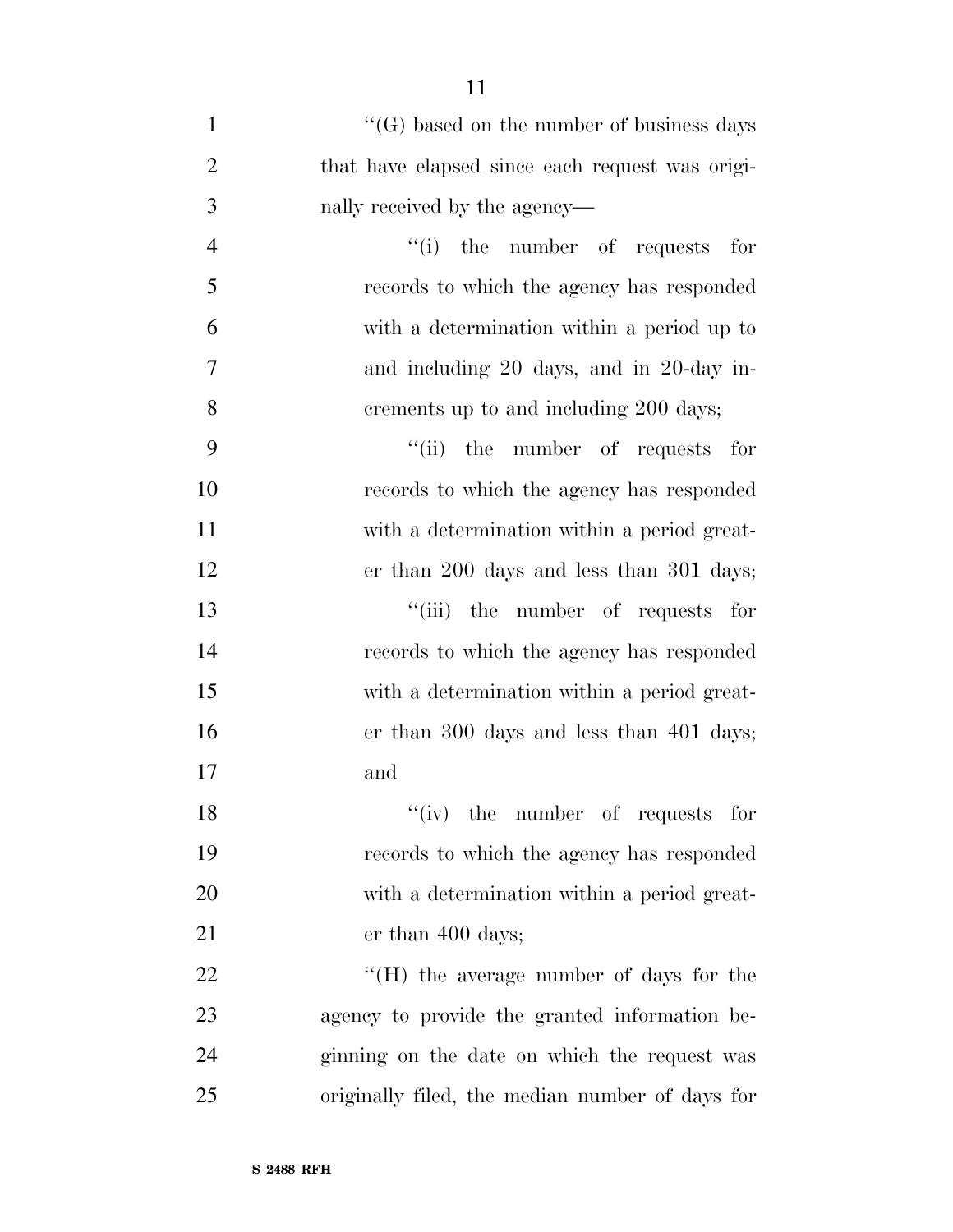| $\mathbf{1}$   | the agency to provide the granted information,    |
|----------------|---------------------------------------------------|
| $\overline{2}$ | and the range in number of days for the agency    |
| 3              | to provide the granted information;               |
| $\overline{4}$ | $\lq\lq$ the median and average number of         |
| 5              | days for the agency to respond to administra-     |
| 6              | tive appeals based on the date on which the ap-   |
| 7              | peals originally were received by the agency, the |
| 8              | highest number of business days taken by the      |
| 9              | agency to respond to an administrative appeal,    |
| 10             | and the lowest number of business days taken      |
| 11             | by the agency to respond to an administrative     |
| 12             | appeal;                                           |
| 13             | "(J) data on the 10 active requests with          |
| 14             | the earliest filing dates pending at each agency, |
| 15             | including the amount of time that has elapsed     |
| 16             | since each request was originally received by the |
| 17             | agency;                                           |
| 18             | $\lq\lq$ (K) data on the 10 active administrative |
| 19             | appeals with the earliest filing dates pending    |
| 20             | before the agency as of September 30 of the       |
| 21             | preceding year, including the number of busi-     |
| 22             | ness days that have elapsed since the requests    |
| 23             | were originally received by the agency;           |
| 24             | $\lq\lq$ . The number of expedited review re-     |

quests that are granted and denied, the average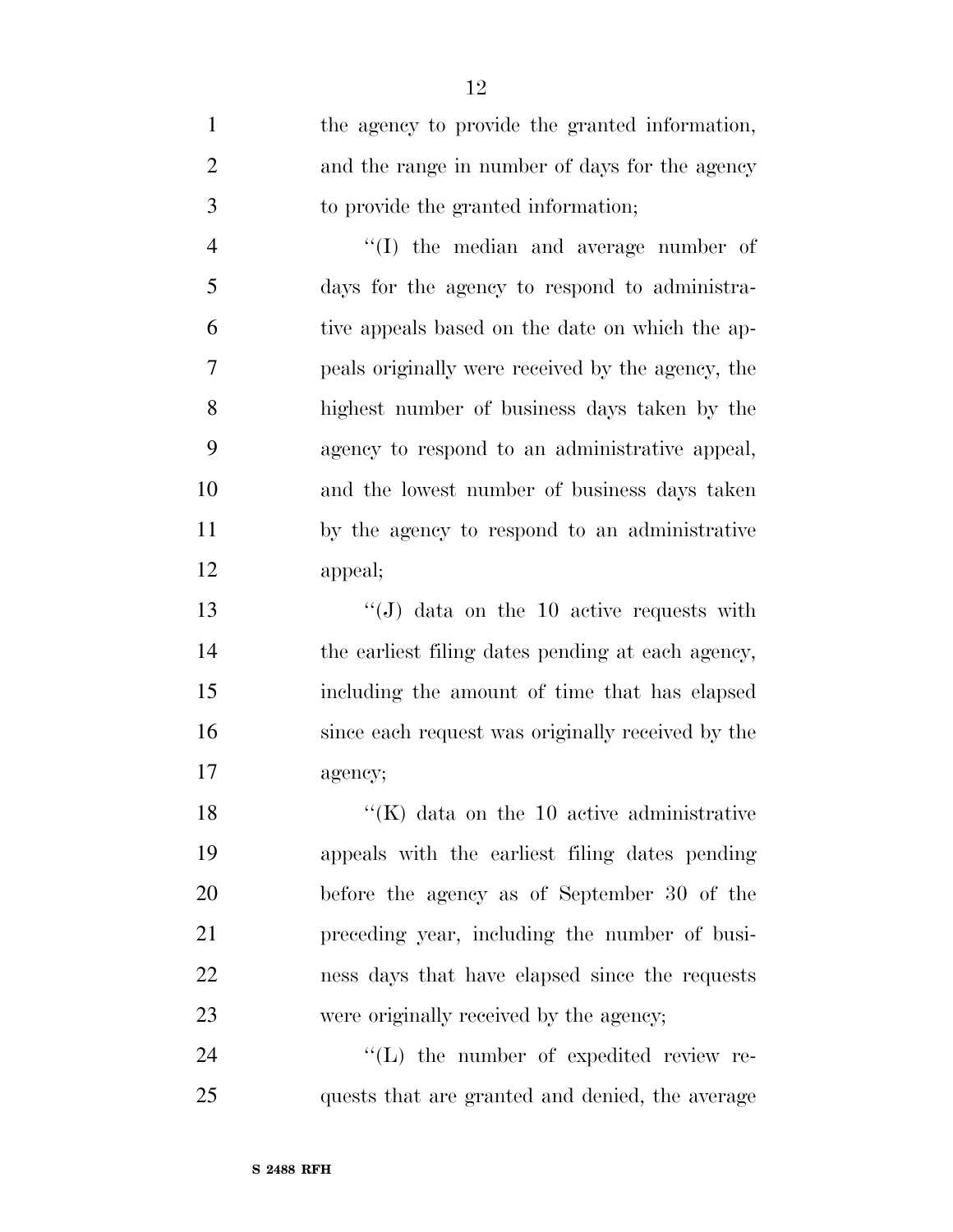| $\mathbf{1}$   | and median number of days for adjudicating ex-                |
|----------------|---------------------------------------------------------------|
| $\overline{2}$ | pedited review requests, and the number adju-                 |
| 3              | dicated within the required 10 days;                          |
| $\overline{4}$ | $\lq\lq (M)$ the number of fee waiver requests                |
| 5              | that are granted and denied, and the average                  |
| 6              | and median number of days for adjudicating fee                |
| 7              | waiver determinations;".                                      |
| 8              | (b) APPLICABILITY TO AGENCY AND EACH PRIN-                    |
| 9              | CIPAL COMPONENT OF THE AGENCY.—Section $552(e)$ of            |
| 10             | title 5, United States Code, is amended—                      |
| 11             | $(1)$ by redesignating paragraphs $(2)$ through               |
| 12             | $(5)$ as paragraphs $(3)$ through $(6)$ , respectively; and   |
| 13             | $(2)$ by inserting after paragraph $(1)$ the fol-             |
| 14             | lowing:                                                       |
| 15             | $(2)$ Information in each report submitted                    |
| 16             | under paragraph (1) shall be expressed in terms of            |
| 17             | each principal component of the agency and for the            |
| 18             | agency overall.".                                             |
| 19             | (c) PUBLIC AVAILABILITY OF DATA.-Section                      |
| 20             | $552(e)(3)$ of title 5, United States Code, (as redesignated  |
| 21             | by subsection (b) of this section) is amended by adding       |
| 22             | at the end "In addition, each agency shall make the raw       |
| 23             | statistical data used in its reports available electronically |
| 24             | to the public upon request.".                                 |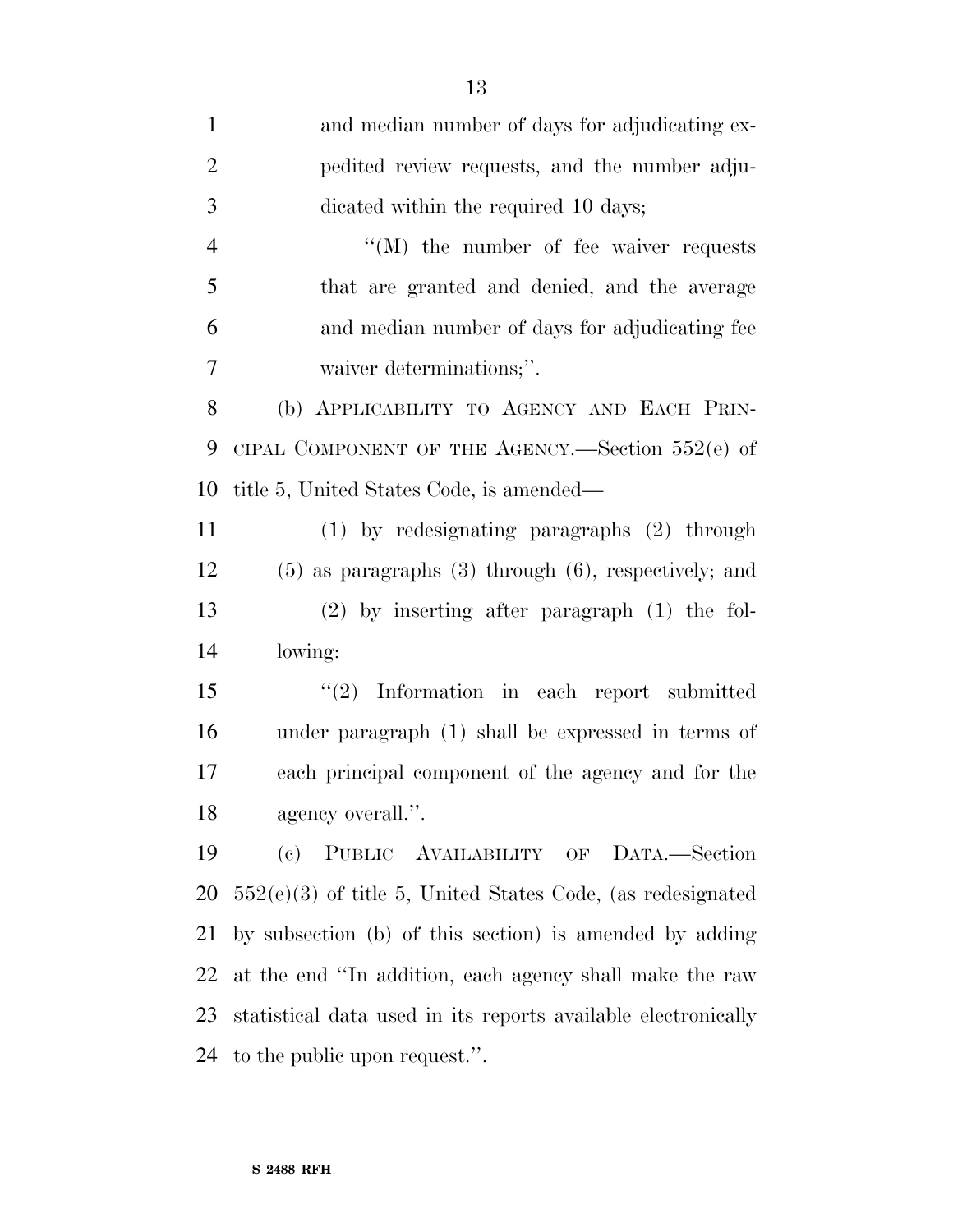| 1              | SEC. 9. OPENNESS OF AGENCY RECORDS MAINTAINED BY A           |
|----------------|--------------------------------------------------------------|
| $\overline{2}$ | PRIVATE ENTITY.                                              |
| 3              | Section 552(f) of title 5, United States Code, is            |
| $\overline{4}$ | amended by striking paragraph (2) and inserting the fol-     |
| 5              | lowing:                                                      |
| 6              | " $(2)$ 'record' and any other term used in this             |
| 7              | section in reference to information includes—                |
| 8              | $\lq\lq$ any information that would be an                    |
| 9              | agency record subject to the requirements of                 |
| 10             | this section when maintained by an agency in                 |
| 11             | any format, including an electronic format; and              |
| 12             | "(B) any information described under sub-                    |
| 13             | paragraph (A) that is maintained for an agency               |
| 14             | by an entity under Government contract, for                  |
| 15             | the purposes of records management.".                        |
| 16             | SEC. 10. OFFICE OF GOVERNMENT INFORMATION SERV-              |
| 17             | ICES.                                                        |
| 18             | (a) IN GENERAL.—Section 552 of title 5, United               |
| 19             | States Code, is amended by adding at the end the fol-        |
| 20             | lowing:                                                      |
| 21             | $\lq\lq(h)(1)$ There is established the Office of Government |
| 22             | Information Services within the National Archives and        |
| 23             | Records Administration.                                      |
| 24             | $\lq(2)$ The Office of Government Information Services       |
| 25             | shall—                                                       |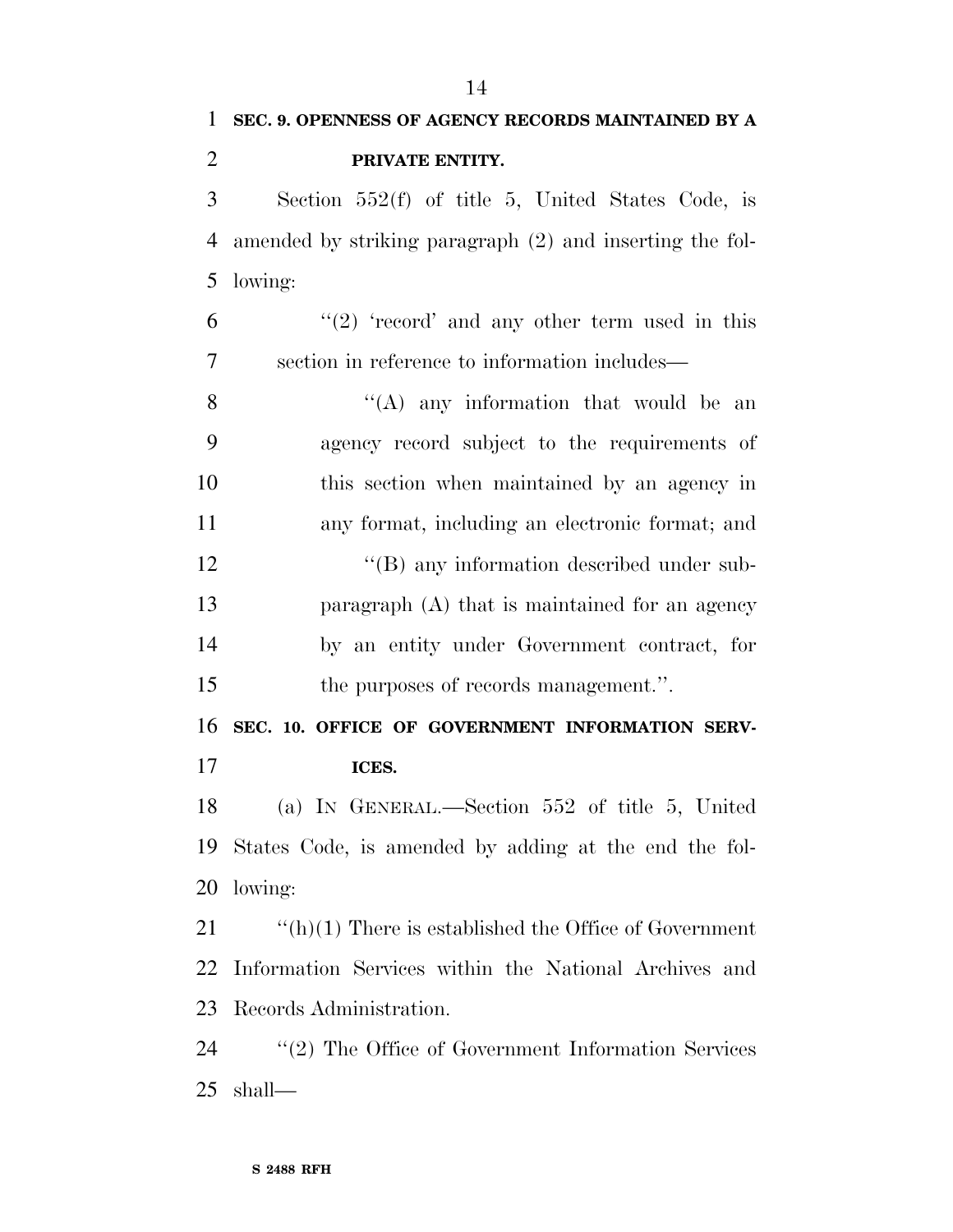| $\mathbf{1}$   | "(A) review policies and procedures of adminis-               |
|----------------|---------------------------------------------------------------|
| $\overline{2}$ | trative agencies under this section;                          |
| 3              | "(B) review compliance with this section by ad-               |
| $\overline{4}$ | ministrative agencies; and                                    |
| 5              | "(C) recommend policy changes to Congress                     |
| 6              | and the President to improve the administration of            |
| 7              | this section.                                                 |
| 8              | "(3) The Office of Government Information Services            |
| 9              | shall offer mediation services to resolve disputes between    |
| 10             | persons making requests under this section and adminis-       |
| 11             | trative agencies as a non-exclusive alternative to litigation |
| 12             | and, at the discretion of the Office, may issue advisory      |
| 13             | opinions if mediation has not resolved the dispute.           |
| 14             | "(i) The Government Accountability Office shall con-          |
| 15             | duct audits of administrative agencies on the implementa-     |
| 16             | tion of this section and issue reports detailing the results  |
| 17             | of such audits.                                               |
| 18             | "(j) Each agency shall designate a Chief FOIA Offi-           |
| 19             | cer who shall be a senior official of such agency (at the     |
| 20             | Assistant Secretary or equivalent level).                     |
| 21             | "(k) The Chief FOIA Officer of each agency shall,             |
| 22             | subject to the authority of the head of the agency—           |
| 23             | $"(1)$ have agency-wide responsibility for effi-              |
| 24             | cient and appropriate compliance with this section;           |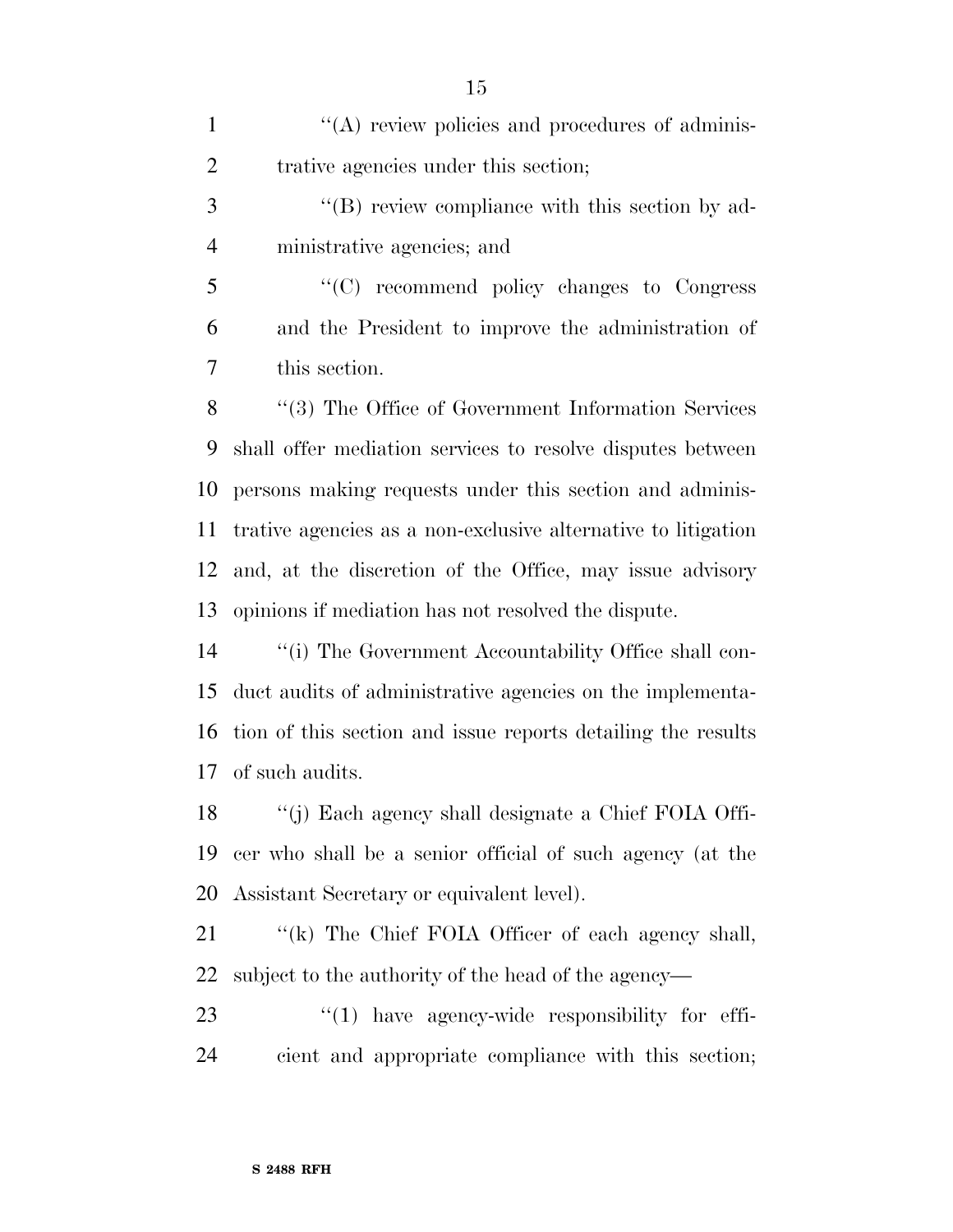| $\mathbf{1}$   | $(2)$ monitor implementation of this section           |
|----------------|--------------------------------------------------------|
| $\overline{2}$ | throughout the agency and keep the head of the         |
| 3              | agency, the chief legal officer of the agency, and the |
| $\overline{4}$ | Attorney General appropriately informed of the         |
| 5              | agency's performance in implementing this section;     |
| 6              | $(3)$ recommend to the head of the agency such         |
| 7              | adjustments to agency practices, policies, personnel,  |
| 8              | and funding as may be necessary to improve its im-     |
| 9              | plementation of this section;                          |
| 10             | "(4) review and report to the Attorney General,        |
| 11             | through the head of the agency, at such times and      |
| 12             | in such formats as the Attorney General may direct,    |
| 13             | on the agency's performance in implementing this       |
| 14             | section;                                               |
| 15             | "(5) facilitate public understanding of the pur-       |
| 16             | poses of the statutory exemptions of this section by   |
| 17             | including concise descriptions of the exemptions in    |
| 18             | both the agency's handbook issued under subsection     |
| 19             | (g), and the agency's annual report on this section,   |
| 20             | and by providing an overview, where appropriate, of    |
| 21             | certain general categories of agency records to which  |
| 22             | those exemptions apply; and                            |
| 23             | "(6) designate one or more FOIA Public Liai-           |
| 24             | sons.                                                  |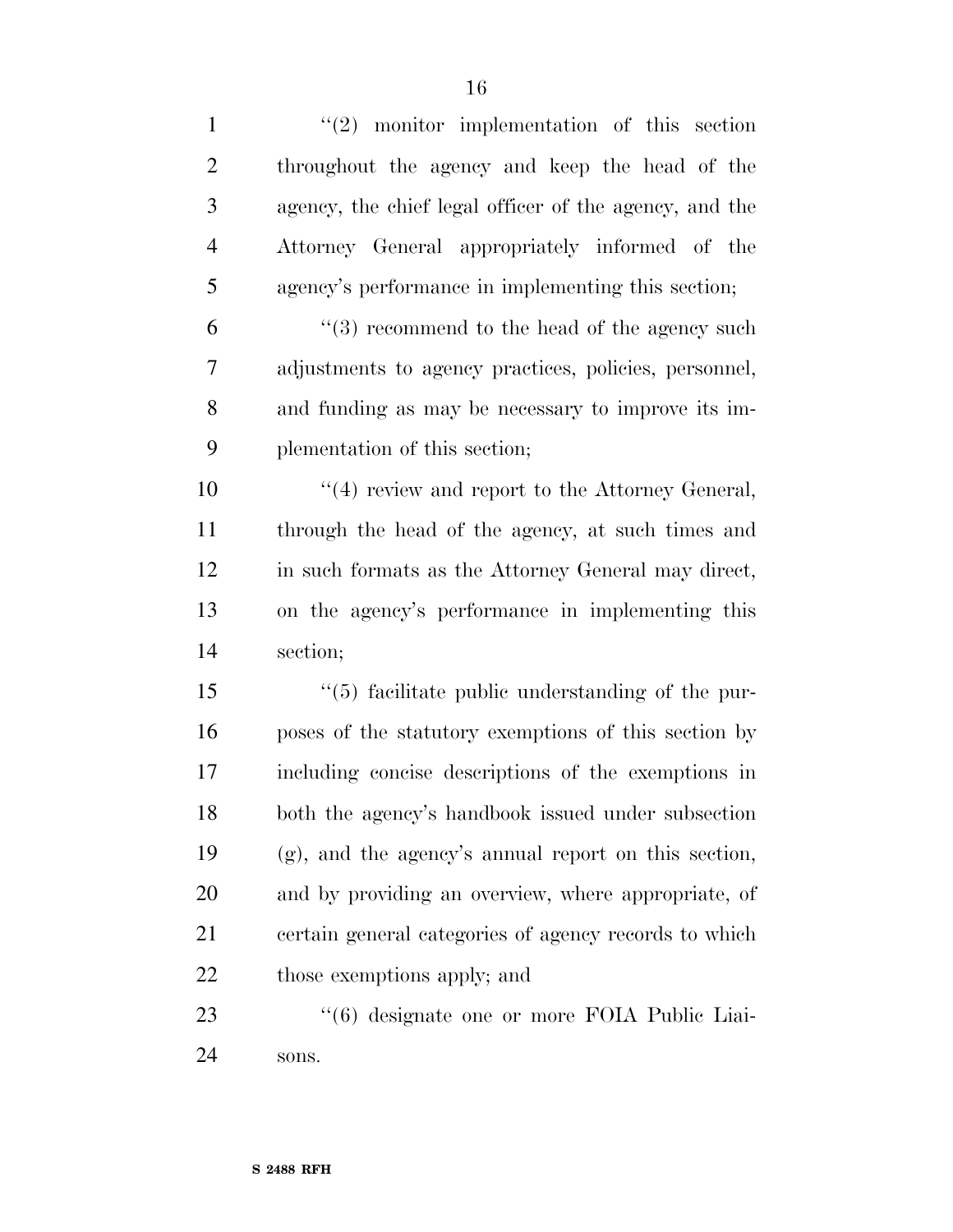''(l) FOIA Public Liaisons shall report to the agency Chief FOIA Officer and shall serve as supervisory officials to whom a requester under this section can raise concerns about the service the requester has received from the FOIA Requester Center, following an initial response from the FOIA Requester Center Staff. FOIA Public Liaisons shall be responsible for assisting in reducing delays, in- creasing transparency and understanding of the status of requests, and assisting in the resolution of disputes.''.

 (b) EFFECTIVE DATE.—The amendments made by this section shall take effect on the date of enactment of this Act.

## **SEC. 11. REPORT ON PERSONNEL POLICIES RELATED TO FOIA.**

 Not later than 1 year after the date of enactment of this Act, the Office of Personnel Management shall sub-mit to Congress a report that examines—

 (1) whether changes to executive branch per-sonnel policies could be made that would—

 (A) provide greater encouragement to all Federal employees to fulfill their duties under section 552 of title 5, United States Code; and (B) enhance the stature of officials admin- istering that section within the executive branch;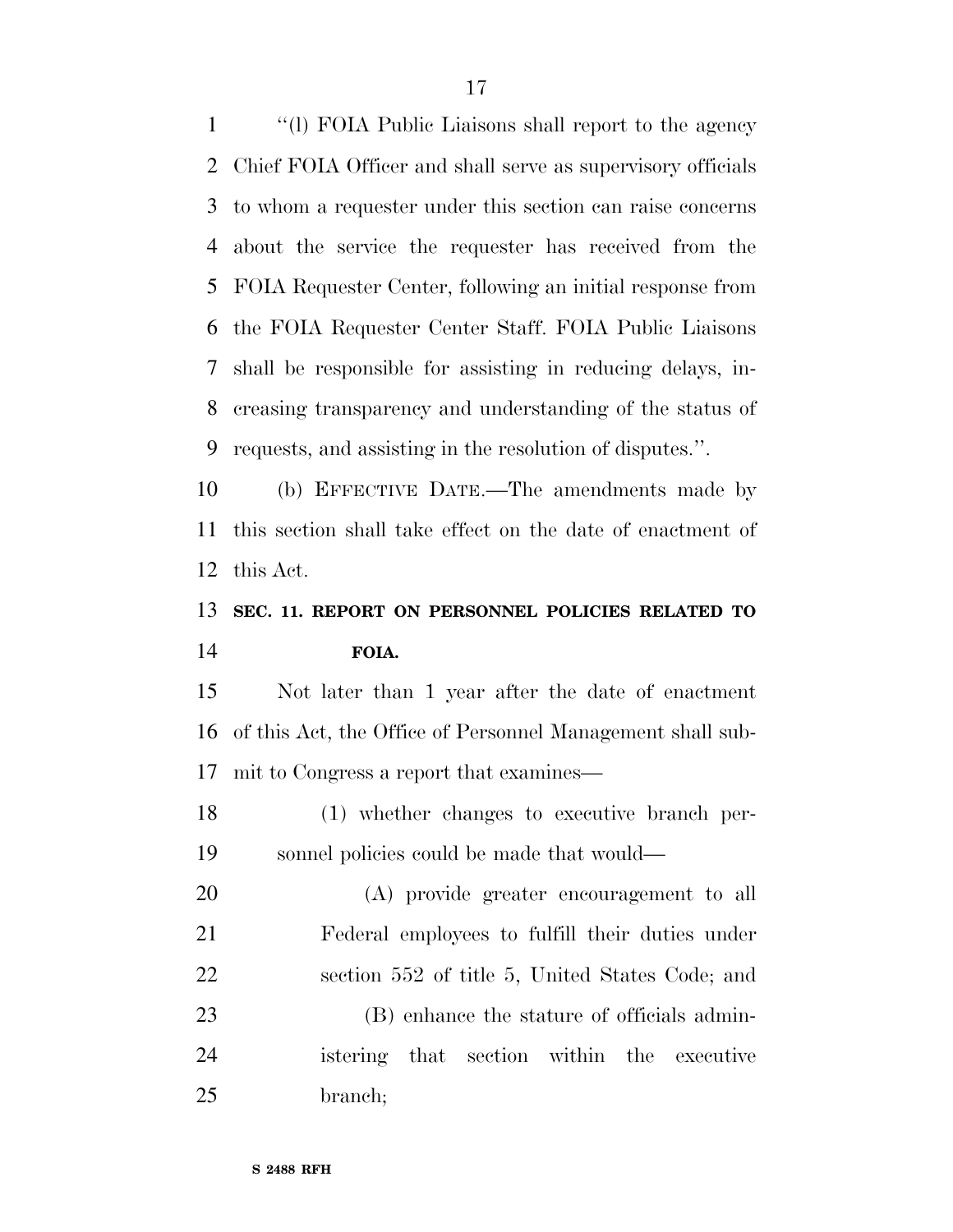| $\mathbf{1}$   | (2) whether performance of compliance with               |
|----------------|----------------------------------------------------------|
| $\overline{2}$ | section 552 of title 5, United States Code, should be    |
| 3              | included as a factor in personnel performance eval-      |
| $\overline{4}$ | uations for any or all categories of Federal employ-     |
| 5              | ees and officers;                                        |
| 6              | (3) whether an employment classification series          |
| 7              | specific to compliance with sections $552$ and $552a$ of |
| 8              | title 5, United States Code, should be established;      |
| 9              | (4) whether the highest level officials in par-          |
| 10             | ticular agencies administering such sections should      |
| 11             | be paid at a rate of pay equal to or greater than a      |
| 12             | particular minimum rate; and                             |
| 13             | (5) whether other changes to personnel policies          |
| 14             | can be made to ensure that there is a clear career       |
| 15             | advancement track for individuals interested in de-      |
| 16             | voting themselves to a career in compliance with         |
| 17             | such sections; and                                       |
| 18             | (6) whether the executive branch should require          |
| 19             | any or all categories of Federal employees to under-     |
| 20             | take awareness training of such sections.                |
| 21             | SEC. 12. REQUIREMENT TO DESCRIBE EXEMPTIONS AU-          |
| 22             | THORIZING DELETIONS OF MATERIAL PRO-                     |
| 23             | VIDED UNDER FOIA.                                        |
| 24             | Section $552(b)$ of title 5, United States Code, is      |
| 25             | amended in the matter after paragraph $(9)$ —            |